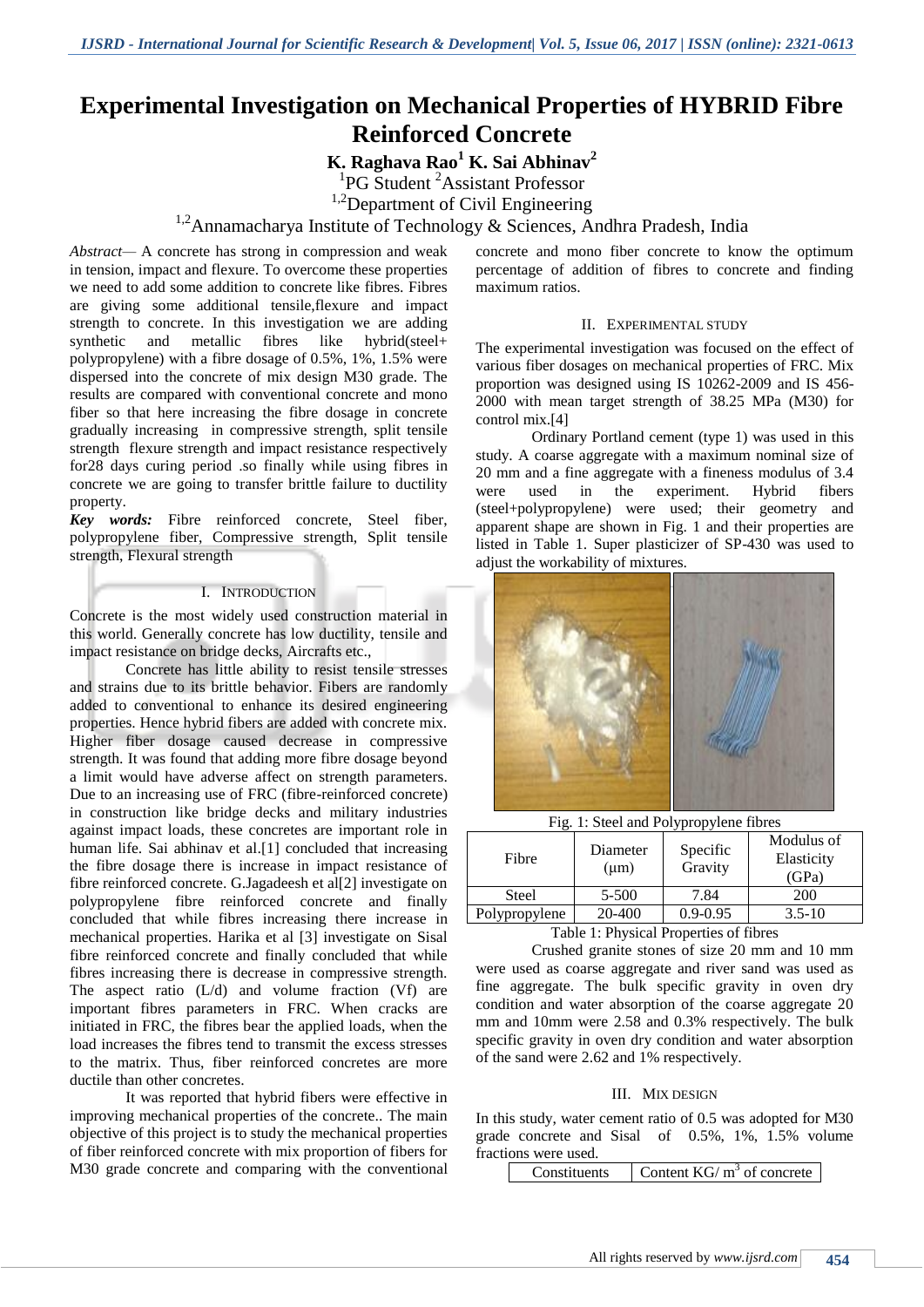| Cement            | 394.32                                   |
|-------------------|------------------------------------------|
| Fine aggregate    | 623.45                                   |
| Coarse aggregate  | 1097.81                                  |
| Water content     | 197.16                                   |
| Fibres            |                                          |
| $0.5\%$           | 11.56                                    |
| 1%                | 23.12                                    |
| 1.5%              | 34.69                                    |
| Super plasticizer | 9.38                                     |
|                   | Toble 2. Contant of mix nego quigno used |

Table 2: Content of mix proportions used

### IV. TEST METHOD

# *A. Details of specimen preparation*

Cubes of size 150 mm were used to evaluate the compressive strength of HFRC. Cylinders of size 150 mm x 300 mm were used to determine the split tensile strength. Flexural strength of HFRC was evaluated using 100 mm x 100 mm x 500 mm beams. Steel moulds were used for casting the specimens. Concrete was poured in mould in 3 layers and each layer was vibrated for 15 sec after placing it on the vibrating table for proper compaction. Smooth surface was ensured by properly levelling the surface of the specimen. Specimens were removed from the moulds after 24 hrs of casting and immersed in clean water for 28 days. Specimens were prepared for fibre dosages of 0.50%, 1.00% and 1.50% of volume of concrete in addition to samples of control mix. Three specimens were prepared for each test and average value was obtained.



Fig. 2: Compressive strength



Fig. 3: split tensile strength



Fig. 4: Flexure set up

#### V. RESULTS & DISCUSSION

# *A. Compressive strength:*

Compressive strength is the capacity of material to with stand loads tending to reduce size. The compressive strength of concrete cube of size (15cmx15cmx15cm) for dosage of fibre 0.5%,1%,1.5% is given by following table 2 for the curing period of 28 days.

|              | compressiv     | compressiv  | compressiv |
|--------------|----------------|-------------|------------|
| Fibre dosage | e strength     | e strength  | e strength |
| (% )         | <b>SFRC 28</b> | PPFRC 28    | S+PPFRC    |
|              | <b>DAYS</b>    | <b>DAYS</b> | 28 DAYS    |
| <b>PCC</b>   | 40.62          | 40.62       | 40.62      |
| 0.50%        | 42.13          | 39.64       | 43.56      |
| 1.00%        | 43.71          | 40.73       | 45.87      |
| 1.50%        | 45.07          | 41.04       | 46.88      |







By observing the table readings we can say that, with the increase in dosage of fibre and with curing period of concrete the compressive strength of concrete cube gradually increasing. The compressive strength of concrete is increases with minimum percentage of dosage is 0.5%

*B. Split tensile strength:*

| Fibre<br>dosage<br>(% ) | Split tensile<br>strength<br>SFRC <sub>28</sub><br><b>DAYS</b> | Split tensile<br>strength<br>PPFRC 28<br><b>DAYS</b> | Split tensile<br>strength<br>S+PPFRC 28<br><b>DAYS</b> |
|-------------------------|----------------------------------------------------------------|------------------------------------------------------|--------------------------------------------------------|
| <b>PCC</b>              | 3.13                                                           | 3.13                                                 | 3.13                                                   |
| 0.50%                   | 3.32                                                           | 3.12                                                 | 3.45                                                   |
| 1.00%                   | 3.58                                                           | 3.21                                                 | 3.63                                                   |